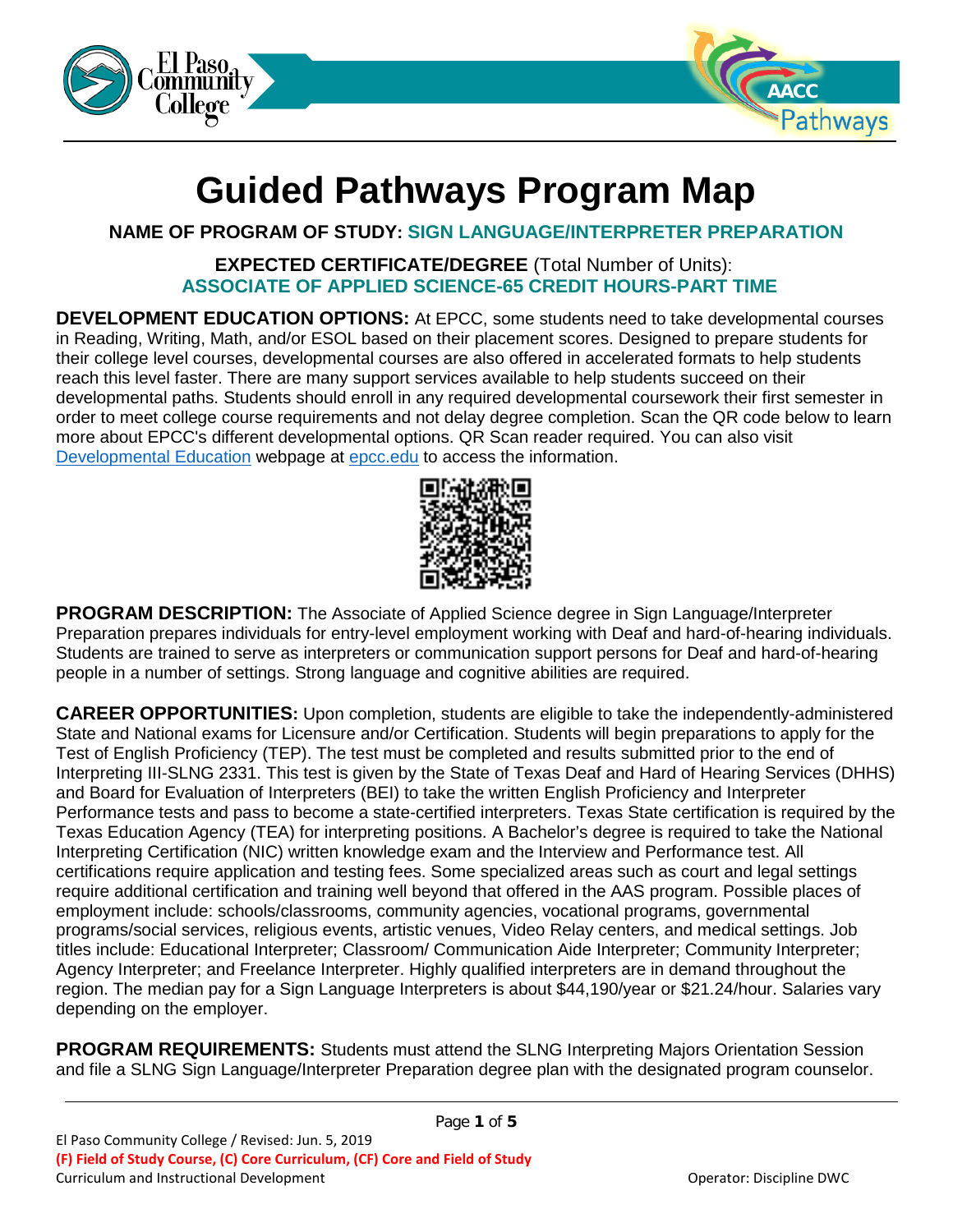



Special Requirements for SLNG 1321: The Texas Success Initiative (TSI) is a state mandated test that all entering undergraduate students be assessed for readiness to enroll in college-level work. All new first-time students must take the academic placement test prior to enrolling at EPCC. The TSI test requires of all SLNG Interpreting students minimum passing scores of: Reading 351 and Writing 6 or better prior to taking SLNG 1321: Introduction to the Interpreting Profession. TSI scores must be valid within 2 years from the official date and only the most recent test scores will be used for qualification and admissions. Students must also complete ENGL 1301 Expository English Composition with a "C" or better before taking SLNG 1321. SLNG program requires SLNG 2280: Cooperative Education-Sign Language Interpretation and Translation I and SLNG 2281: Cooperative Education-Sign Language Interpretation and Translation II. Students are expected to follow the sign language interpreting current Code of Professional Conduct during internships. The capstone course for this AAS degree is SLNG 2331: Interpreting III, which prepares student to apply acquired skills to the state level and/or national certification processes. Check with the Registrar office and Financial Aid for more information on cost of courses. Tutoring hours required for the following courses: SLNG 1404, SLNG 1405, SLNG 1344, SLNG 1345, SLNG 2301, SLNG 2302, and SLNG 2331.

**Bring in this degree plan every time you meet with a counselor for advising and updating.**

2019 – 2020

Page **2** of **5**

**Expires in 5 years**

**AACC**<br>Pathways

El Paso Community College / Revised: Jun. 5, 2019 **(F) Field of Study Course, (C) Core Curriculum, (CF) Core and Field of Study** Curriculum and Instructional Development **Curriculum and Instructional Development** Operator: Discipline DWC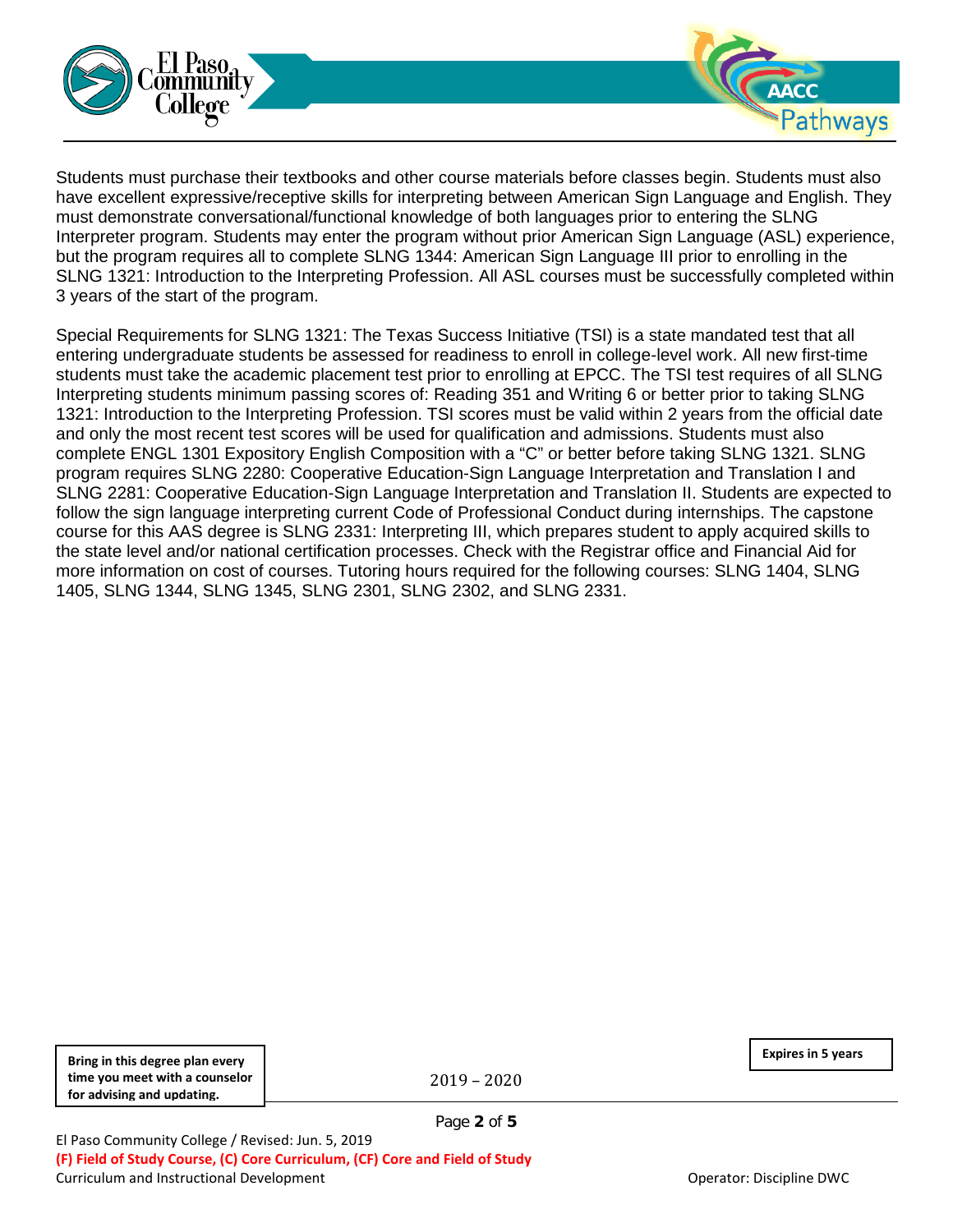



AAS-SLNG

### **NAME OF PROGRAM OF STUDY: SIGN LANGUAGE/INTERPRETER PREPARATION**

# **EXPECTED CERTIFICATE/DEGREE** (Total Number of Units)**: ASSOCIATE OF APPLIED SCIENCE-60 CREDIT HOURS-FULL TIME**

Student Name **ID**#

Student Signature Date

Counselor Name Counselor Signature Counselor Signature

**FIRST SEMESTER**

❖**Courses count towards the Certificate of Completion in American Sign Language-Deaf Studies ^This is a preferred course**

#### **FIRST YEAR**

| Code              | <b>Course Name</b>        | <b>Units</b> | <b>Milestones</b>    | <b>Policies/structures</b><br>needed to support<br>student progression | <b>Semester</b><br>Completed Grade |  |
|-------------------|---------------------------|--------------|----------------------|------------------------------------------------------------------------|------------------------------------|--|
| <b>❖SLNG 1404</b> | American Sign             | 4            |                      |                                                                        |                                    |  |
|                   | Language I                |              |                      |                                                                        |                                    |  |
| <b>❖SLNG 1317</b> | Intro to the Deaf         | 3            |                      |                                                                        |                                    |  |
|                   | Community                 |              | Please visit your    |                                                                        |                                    |  |
| <b>ENGL 1301</b>  | <b>Expository English</b> | 3            | counselor/advisor to | <b>Core Curriculum</b>                                                 |                                    |  |
|                   | Composition               |              | discuss your next    | Course                                                                 |                                    |  |
| Total             |                           | 10           | semester courses.    |                                                                        |                                    |  |

#### **SECOND SEMESTER**

| Code               | <b>Course Name Units</b> |    | <b>Milestones</b>    | <b>Policies/structures</b><br>needed to support<br>student progression | <b>Semester</b><br><b>Completed</b> | Grade |
|--------------------|--------------------------|----|----------------------|------------------------------------------------------------------------|-------------------------------------|-------|
| <b>❖SLNG 1405</b>  | American Sign            | 4  |                      |                                                                        |                                     |       |
|                    | Language II              |    |                      |                                                                        |                                     |       |
| <b>❖SLNG 1347</b>  | Deaf Culture             | 3  |                      |                                                                        |                                     |       |
| <b>^Select one</b> |                          | 3  |                      | <b>Core Curriculum</b>                                                 |                                     |       |
| Social &           |                          |    |                      | Course                                                                 |                                     |       |
| <b>Behavioral</b>  |                          |    | Please visit your    |                                                                        |                                     |       |
| <b>Sciences</b>    |                          |    | counselor/advisor to |                                                                        |                                     |       |
| elective to take   |                          |    | discuss your next    |                                                                        |                                     |       |
| Total              |                          | 10 | semester courses.    |                                                                        |                                     |       |

**^PSYC 2301 or PSYC 2315** is the preferred course to take for Sign Language. However, you may take another Social & Behavioral Sciences elective course that better suits you. Check the [course catalog](http://www.epcc.edu/Academics/Catalog) for all applicable courses and information and/or visit your counselor/advisor to review your options. **SECOND YEAR**

### **THIRD SEMESTER**

| <b>Policies/structures</b><br>Semester<br>Completed Grade<br><b>Units</b><br><b>Milestones</b><br><b>Code</b><br><b>Course Name</b><br>needed to support<br>student progression |
|---------------------------------------------------------------------------------------------------------------------------------------------------------------------------------|
|---------------------------------------------------------------------------------------------------------------------------------------------------------------------------------|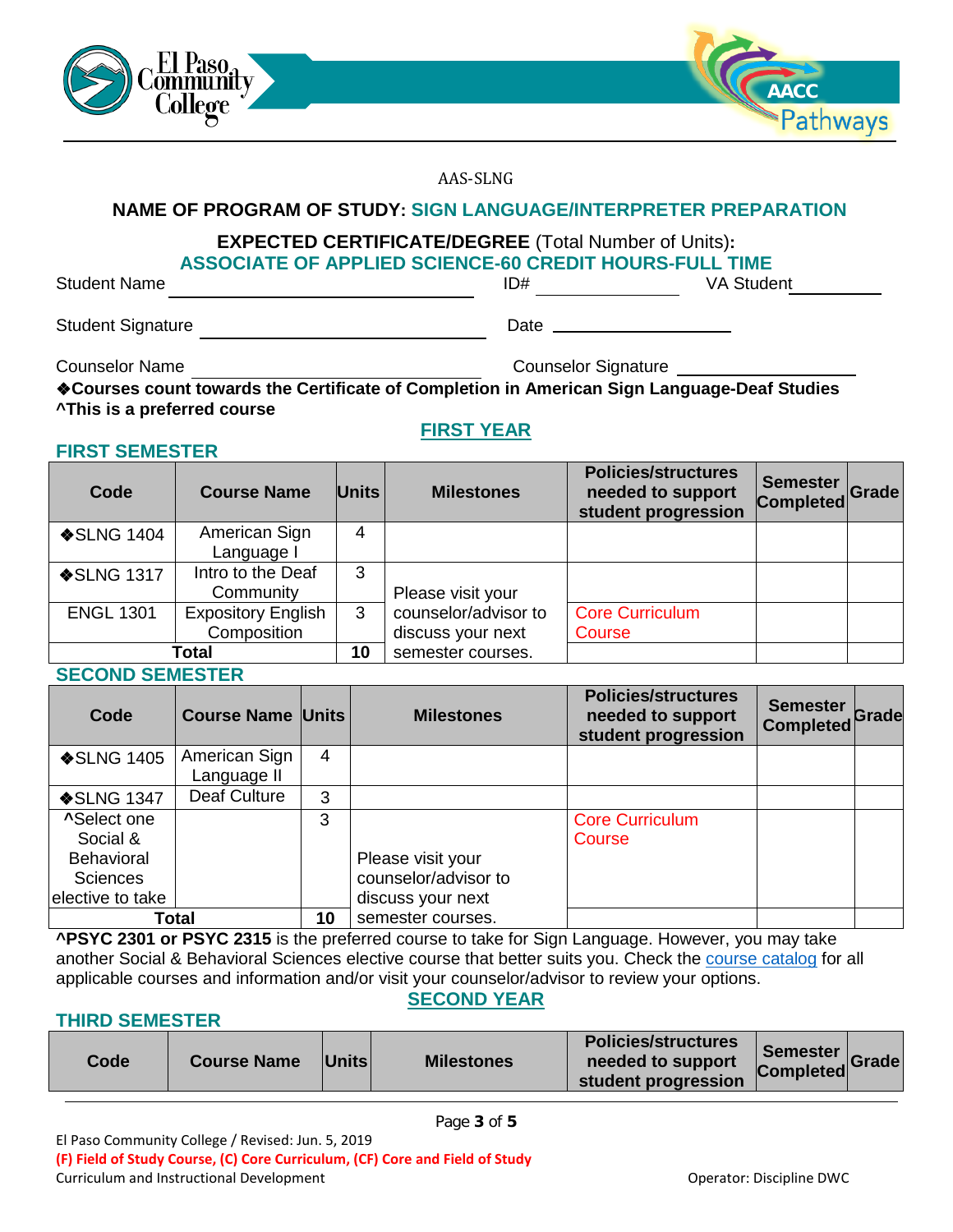



| <b>❖SLNG 1344</b>                                                    | American Sign<br>Language III              | 3 |                                                                |                                  |  |
|----------------------------------------------------------------------|--------------------------------------------|---|----------------------------------------------------------------|----------------------------------|--|
| <b>SPCH 1315</b>                                                     | Fundamentals of<br><b>Effective Speech</b> | 3 |                                                                | <b>Core Curriculum</b><br>Course |  |
| <b>^Select one</b><br>Humanities or<br>Fine Arts<br>elective to take |                                            | 3 | Please visit your<br>counselor/advisor to<br>discuss your next | <b>Core Curriculum</b><br>Course |  |
| Total                                                                |                                            | 9 | semester courses.                                              |                                  |  |

**^ENGL 2332, ENGL 2333, ENGL 2342, or ENGL 2343** are the preferred courses to take for Sign Language. However, you may take another Humanities or Fine Arts elective course that better suits you. Check the [course catalog](http://www.epcc.edu/Academics/Catalog) for all applicable courses and information and/or visit your counselor/advisor to review your options.

### **FOURTH SEMESTER**

| Code                                                         | <b>Course Name</b>                      | <b>Units</b> | <b>Milestones</b>                           | <b>Policies/structures</b><br>needed to support<br>student progression | Semester<br><b>Completed</b> | Grade |
|--------------------------------------------------------------|-----------------------------------------|--------------|---------------------------------------------|------------------------------------------------------------------------|------------------------------|-------|
| <b>❖SLNG 1345</b>                                            | American Sign<br>Language IV            | 3            |                                             |                                                                        |                              |       |
| <b>SLNG 1321</b>                                             | Intro to the Interpreting<br>Profession | 3            | Please visit your<br>counselor/             |                                                                        |                              |       |
| <b>^Select one</b><br><b>Mathematics</b><br>elective to take |                                         | 3            | advisor to<br>discuss your<br>next semester | <b>Core Curriculum</b><br>Course                                       |                              |       |
| Total                                                        |                                         |              | courses.                                    |                                                                        |                              |       |

**^MATH 1324** is the preferred course to take for Psychology. However, you may take another Mathematics block course that better suits you. Check the [course catalog](http://www.epcc.edu/Academics/Catalog) for all applicable courses and information and/or visit your counselor/advisor to review your options.

#### **SUMMER SESSION ONE**

| Code             | <b>Course Name Units</b> |   | <b>Milestones</b>            | <b>Policies/structures</b><br>needed to support<br>student progression | Semester  <br>Semester Grade |  |
|------------------|--------------------------|---|------------------------------|------------------------------------------------------------------------|------------------------------|--|
| <b>SLNG 2301</b> | Interpreting I           | 3 | Please visit your counselor/ |                                                                        |                              |  |
| Total            |                          |   | advisor to discuss your      |                                                                        |                              |  |
|                  |                          |   | next semester courses.       |                                                                        |                              |  |

### **THIRD YEAR**

#### **FIFTH SEMESTER**

| Code             | <b>Course Name</b>            | Units          | <b>Milestones</b> | <b>Policies/structures</b><br>needed to support<br>student progression | <b>Semester</b><br>Completed Grade |  |
|------------------|-------------------------------|----------------|-------------------|------------------------------------------------------------------------|------------------------------------|--|
| <b>SLNG 1248</b> | <b>Vocabulary Development</b> | $\overline{2}$ | Please visit      |                                                                        |                                    |  |
|                  | for Interpreters              |                | vour              |                                                                        |                                    |  |
| <b>SLNG 2280</b> | Cooperative Education-Sign    | $\overline{2}$ | counselor/        | Includes hands-on                                                      |                                    |  |
|                  | Language Interpretation &     |                | advisor to        | lecture component                                                      |                                    |  |
|                  | Translation I                 |                | discuss your      |                                                                        |                                    |  |

Page **4** of **5**